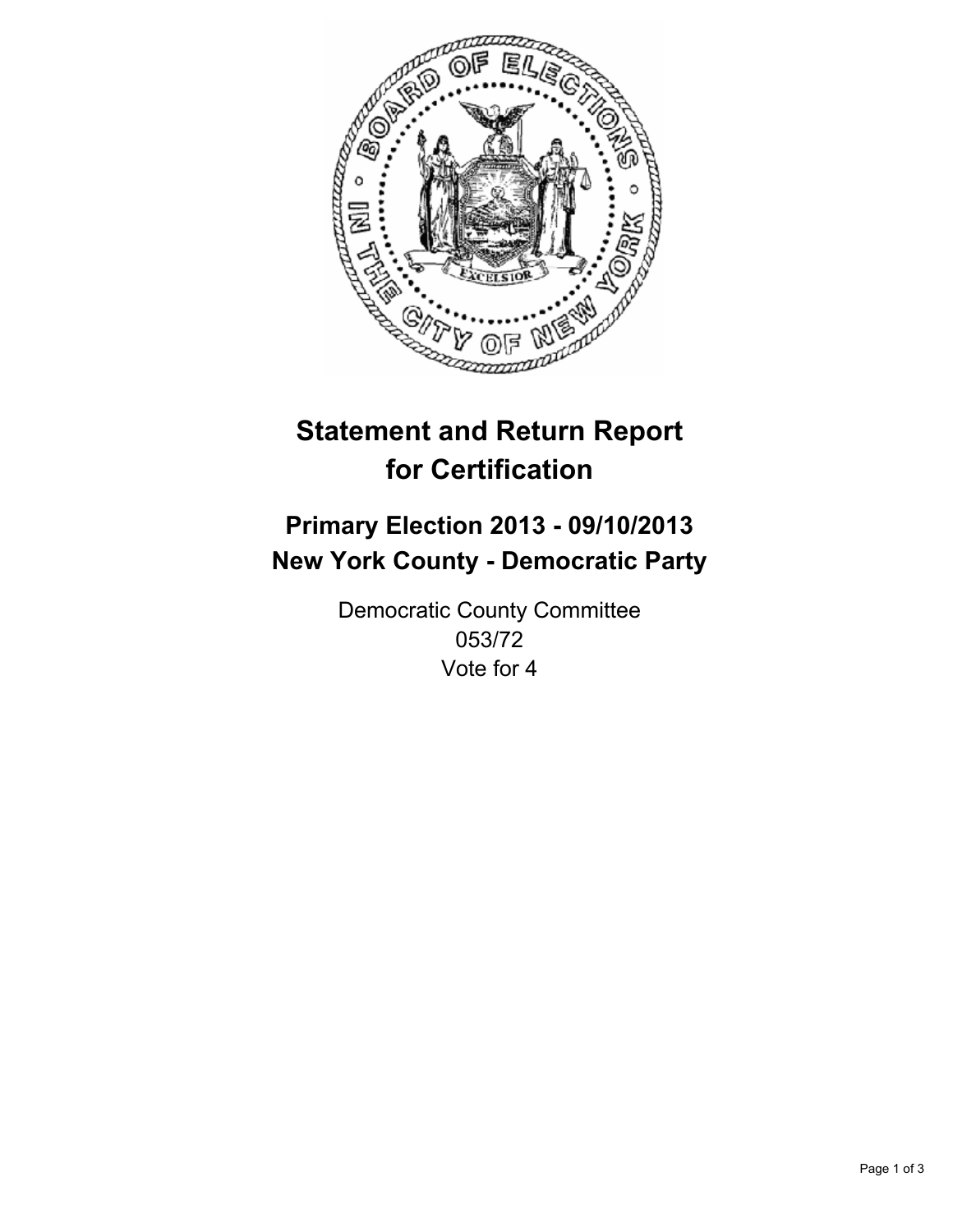

## **Assembly District 72**

| <b>EMERGENCY</b>            | 0   |
|-----------------------------|-----|
| ABSENTEE/MILITARY           | 3   |
| <b>FEDERAL</b>              | 0   |
| <b>SPECIAL PRESIDENTIAL</b> | 0   |
| <b>AFFIDAVIT</b>            | 3   |
| <b>JOSE BATISTA</b>         | 38  |
| ANN SANTANA                 | 27  |
| <b>XIOMARA GARCIA</b>       | 30  |
| NILMA I. BAEZ               | 27  |
| <b>MARGARITA GOMEZ</b>      | 28  |
| <b>Total Votes</b>          | 150 |